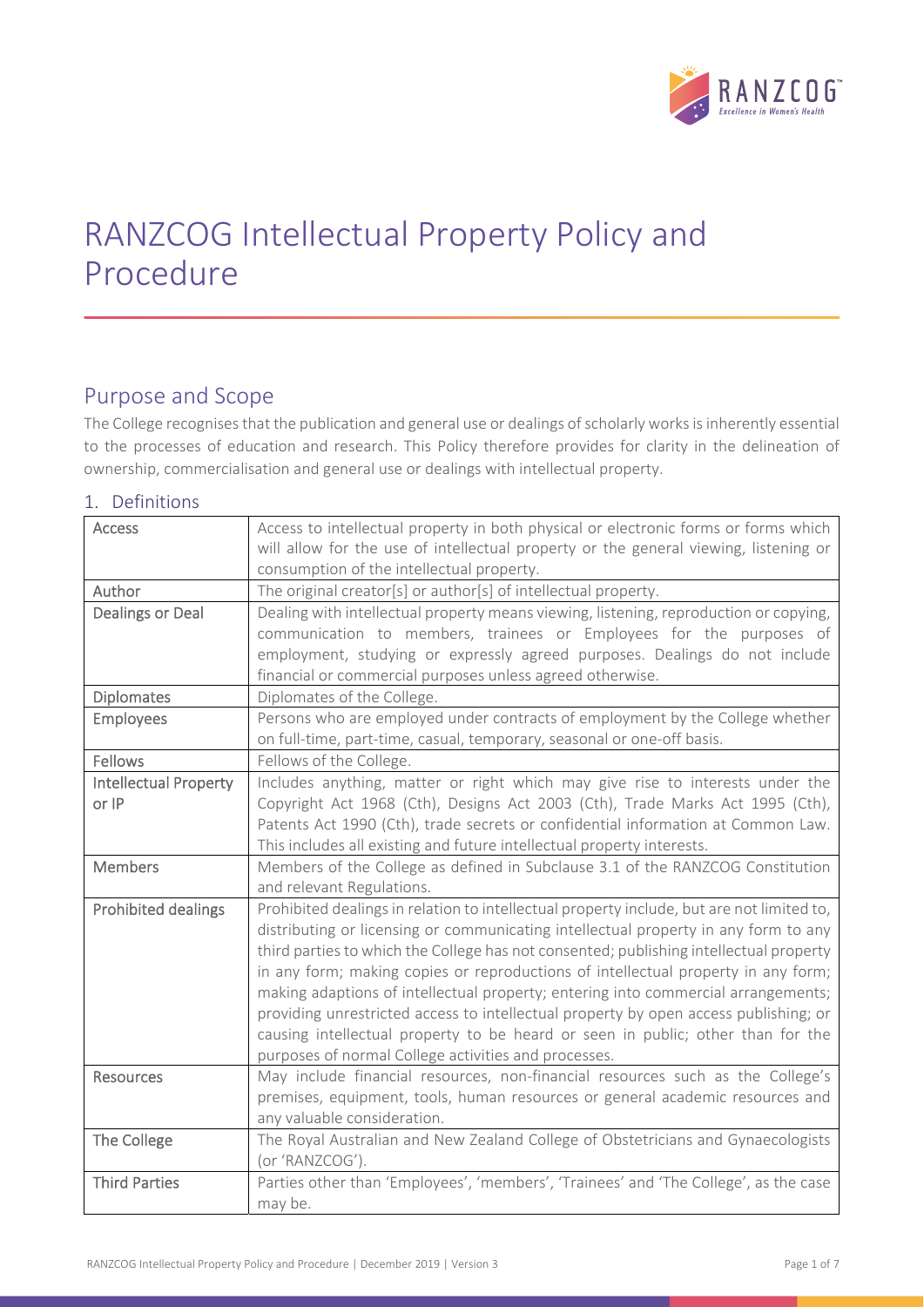

| Trainees   | Trainees of the College (in any training program, including Specialist IMGs assessed      |
|------------|-------------------------------------------------------------------------------------------|
|            | by the College and who are working towards College Fellowship).                           |
| <b>Use</b> | Use of intellectual property includes, but is not limited to, all rights that are legally |
|            | attached with the type[s] of intellectual property at hand, communication to persons      |
|            | in any form, all dealings as defined in this Policy and licensing or assignment to third  |
|            | parties. The purposes of use may include research, teaching, review, training,            |
|            | commercial exploitation, trading and financial.                                           |

# 2. Introduction and Scope

The College, through its various activities, creates and contributes to a wide range of policies, research, publications, seminars and documents. Some of the materials created by or for the College have commercial or strategic value. Thus, the College has a real interest in protecting and appropriately managing its intellectual property.

At the very least, the College needs to ensure that it can freely use all intellectual property created by it or for it.

The College does not seek to claim ownership of legitimate rights of researches (whether funded by the College or not).

However, this Policy seeks to outline the issues that need to be considered when intellectual property is created, and to guide further decisions (if any) necessary to ensure clarity and certainty of intellectual property use, recording and management.

If in doubt, queries about the rights of members (including Fellows and Diplomates), trainees, researchers, contractors and collaborators working with the College should be directed to the Office of the President and CEO.

#### 3. Purpose

The purpose of this Policy is to:

- Secure and protect the intellectual property of the College.
- Clarify rights to access and use the intellectual property of the College.
- Clarify ownership of intellectual property of Employees of the College.
- Clarify the permitted use of any of the College intellectual property material by third parties, members and trainees.
- Clarify ownership over intellectual property attributable to members and trainees.
- Attribute moral rights to original authors/creators.
- Clarify dealings between authors and third parties.
- Recognise the benefits of open access to and public dissemination of knowledge, while balancing this with the need to protect intellectual property where there is a commercial opportunity.

It is recognised that existing College intellectual property needs to be identified, recorded and collated. Some existing College intellectual property will be difficult to establish clearly and to identify property provenance. This Policy is therefore directed to ensure that as much as possible of the College intellectual property existing prior to the introduction of this Policy is appropriately protected, and that, for future, College intellectual property is treated in accordance with this Policy.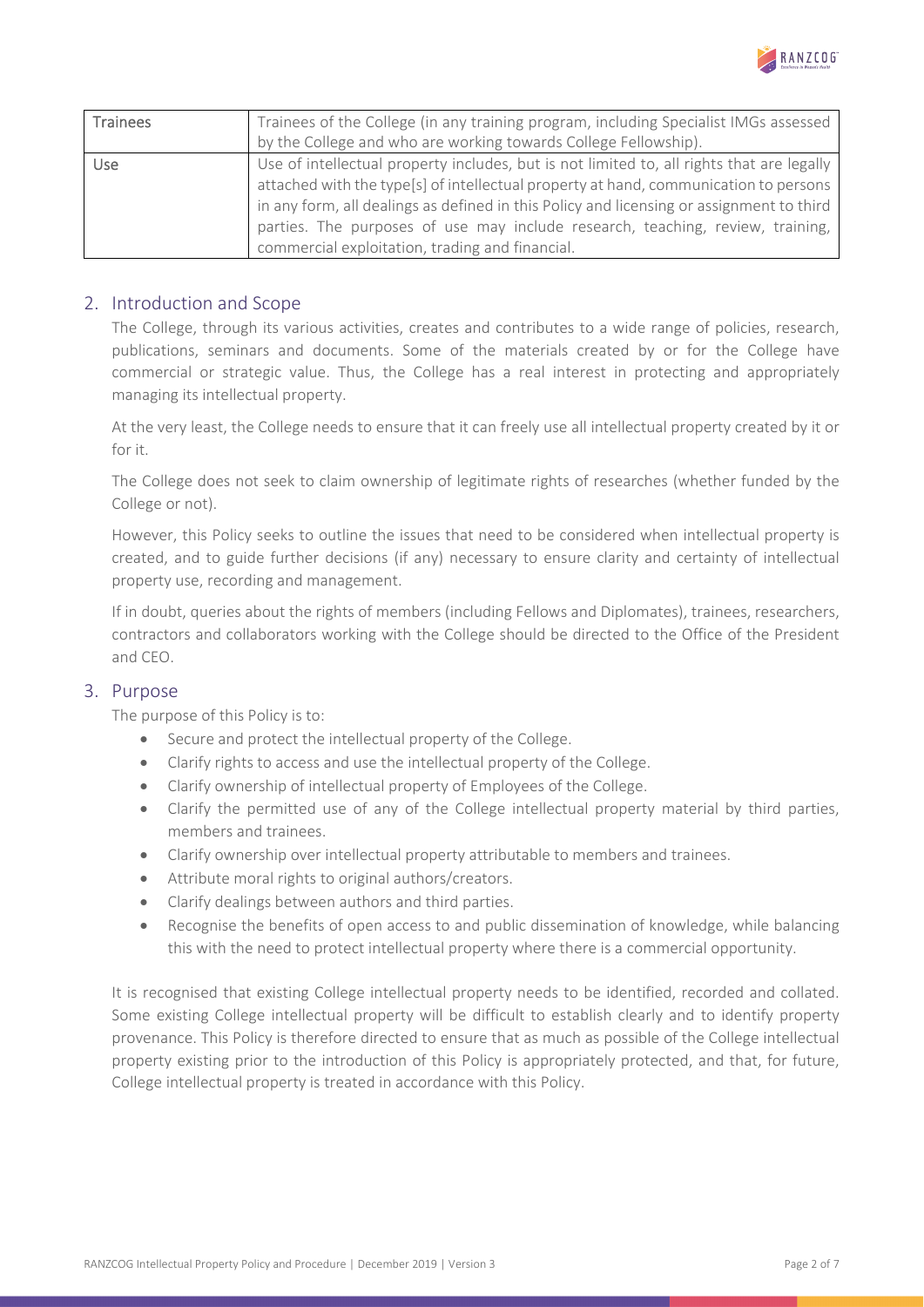

# 4. Policy

# 4.1 Introduction

The College is committed to excellence in teaching, research and the dissemination of knowledge amongst the community. As an educational institution, the College's integral aim is to produce and circulate both novel and existing knowledge.

# 4.2 Acknowledgement of ownership

All intellectual property of the College will be denoted '© Copyright – Royal Australian and New Zealand College of Obstetricians and Gynaecologists. All rights reserved' or '© Copyright – RANZCOG. All rights reserved' or such other notice as may be appropriate, and thus clearly acknowledge the College's ownership and that the right to use any intellectual property may be restricted.

# 4.3 Moral rights of author[s]

The College recognises that the moral rights in intellectual property are vested in the original creators or authors works. The author has the right to be identified as the author of the intellectual property, reproductions and adaptations of that intellectual property. The author has the right not to have the intellectual property subject to derogatory treatment including material distortion, alteration, mutilation of the intellectual property, or any other action which is prejudicial to the author's honour and reputation.

# 5. Determining ownership and interest of intellectual property rights and equities

#### 5.1 The College

The College has beneficial and legal ownership of all existing or future intellectual property created or developed in the College's name or by other parties, in accordance with this Policy.

#### 5.2 Employees of the College

It is the position at the law generally, that intellectual property created by an employee in the course of their work will be the property of the employer. Given that resources of the College are ordinarily expended in the course of employment by Employees, the College has beneficial and legal ownership of all existing or future intellectual property created or developed by Employees in the course of employment unless agreed otherwise.

Ownership of existing or future intellectual property crated beyond the course of employment, in the author's own time, and at the author's own cost, will remain entirely with the author.

All College staff are required to sign a standard agreement as part of their acceptance of employment at the College. That agreement recognises that any information obtained, any secret or invention discovered, or any document crated, during the employee's engagement by the College, shall vest in and be the property of the College (including all copyright therein).

#### 5.3 Members of the College

Generally, intellectual property created by members will be vested in the creating member(s) subject to one exception.

Ownership of existing or future intellectual property which has been crated or developed by members as a result of the full or partial contribution or use of the resources of the College may be vested in the College orsubject to joint authorship between the author and the College.

In circumstances where intellectual property is vested in the College or subject to joint authorship between the author and the College, matters including the proportions of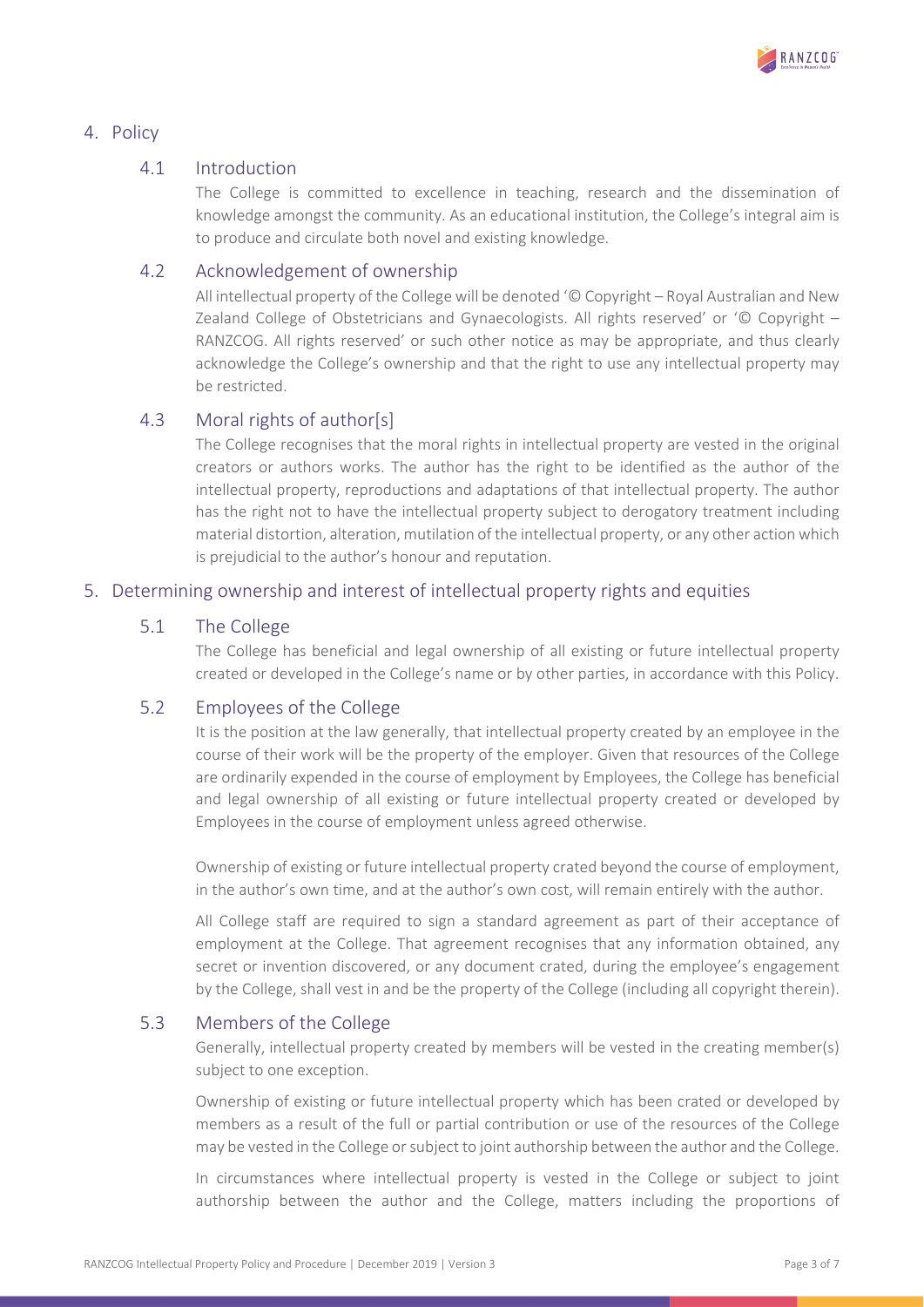

ownership, rights attached to ownership and any other matters which may be relevant will be jointly decided through a written agreement between all relevant parties.

The College may require members who participate in College funded activities to sign an agreement or give a written acknowledgement that intellectual property will vest in the College, or that the College is granted a licence to use or otherwise exploit that intellectual property. A deed of assignment is attached.

Sometimes, external parties providing funding (eg government funding) will require that members or College representatives agree and acknowledge that intellectual property will vest in either the funder (eg government) or the College, or that the College or funder is granted a licence to use or otherwise exploit that intellectual property.

#### 5.4 State and Territory Committees and Te Kāhui Oranga ō Nuku

State and Territory Committees and Te Kāhui Oranga ō Nuku of the College are part of the College legal entity, and do not have independent legal status. Intellectual property used or developed by State and Territory Committees and Te Kāhui Oranga ō Nuku are therefore College intellectual property and should be dealt with in accordance with this Policy.

It is recognised that State and Territory Committees and Te Kāhui Oranga ō Nuku may store, and wish to allow use of, some intellectual property with related colleges, medical societies and others.

State and Territory Committees and Te Kāhui Oranga ō Nuku using, communicating or sharing intellectual property with others, including other colleges and third parties should ensure that:

- The requirements of this Policy are met
- The College, through the CEO, is aware of the intention to communicate or share the intellectual property in question;
- All intellectual property carries the description '© copyright RANZCOG. All rights reserved' or such other notice as may be appropriate; and
- Those third parties using College intellectual property do so under explicit written arrangements (licence, MOU, agreements, etc).

# 5.5 Research

The College funds and supports significant research projects and other similar activities through the RANZCOG Foundation.

It is not intended that the College claim ownership of legitimate research work, simply because it is funded by the College. Under most research projects funded by College grants under its research program, researchers will retain intellectual property ownership in accordance with separate written agreement.

However, where research is commissioned by the College on a contract basis, for the benefit of the College, it will be usual to require in the contract commissioning the work that intellectual property created will be owned by the College.

#### 5.6 Trainees

During their training with the College, trainees acquire the appropriate information, knowledge and skills to graduate with FRANZCOG or other designation. Ordinarily the College has no control or rights over the manner in which an individual trainee may subsequently use or develop information, knowledge and skills acquired during training.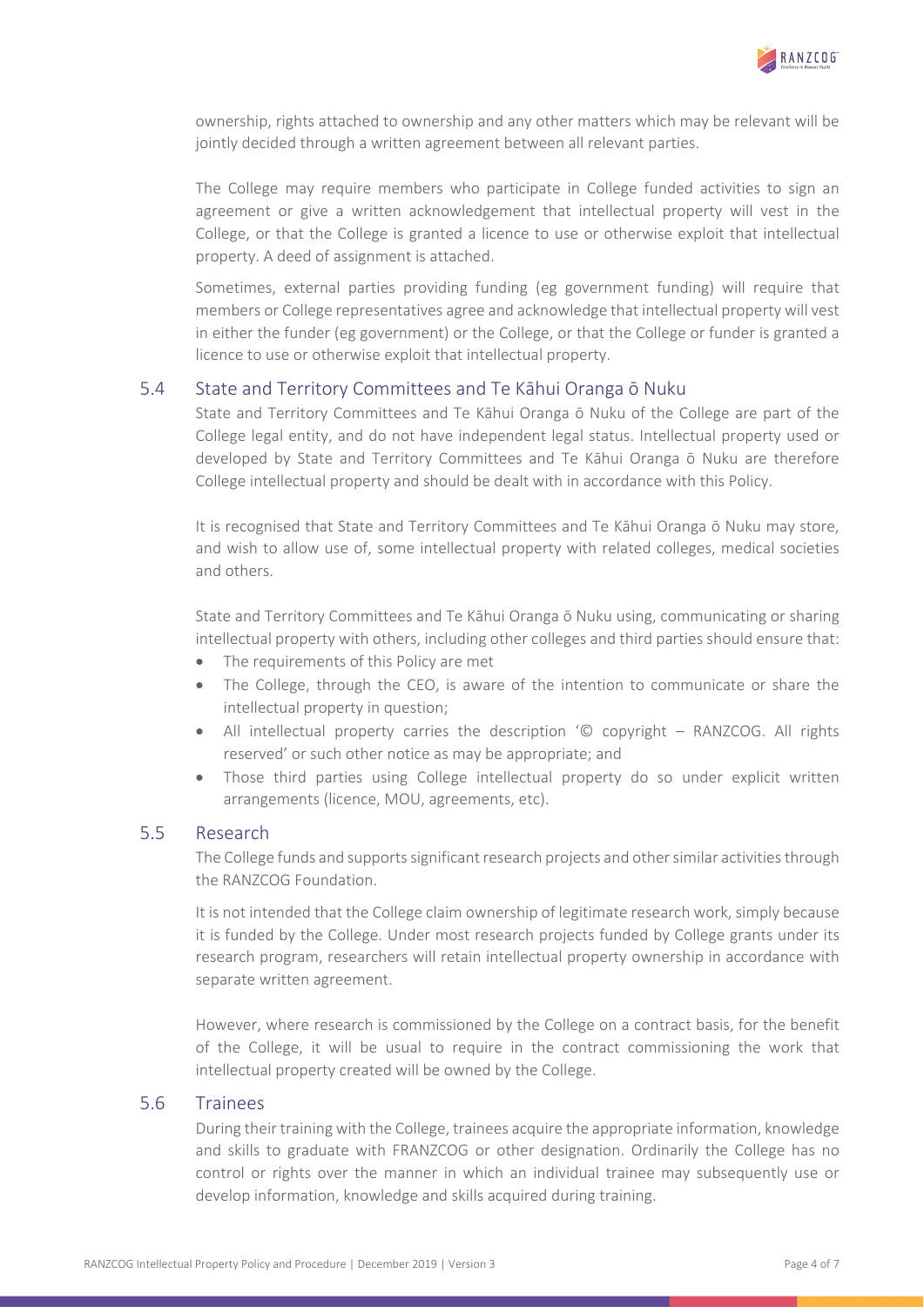

However, where the College (or others) provides specific documentation and/or materials to trainees, that documentation and/or materials are likely to be subject to copyright protection, and therefore must not be utilised by trainees or others more broadly than intended, without potentially incurring liability.

As part of trainees agreeing to participate in the training program of the College, they will sign an acknowledgement that specific documentation and/or materials provided to trainees during the course of the training program are owned by the College and subject to intellectual property protection.

Ownership of existing or future intellectual property which has been created or developed by trainees as a result of the full or partial contribution or use of the resources of the College may be vested in the College or subject to joint authorship between the author and the College. In circumstances where intellectual property may be vested in the College or subject to joint authorship between the author and the College, matters including the proportions of ownership, rights attached to ownership and any other matters which may be relevant will be jointly decided through a written agreement between all relevant parties.

The College may require trainees who participate in College funded activities to sign an agreement or give a written acknowledgement that intellectual property will vest in the College. A deed of assignment is attached.

# 5.7 Councillors

Councillors are often the Fellows who contribute significantly to the development of materials for the College. Councillors are required to protect the intellectual property of the College and ensure that they comply with College policies on the disclosure of College information.

Materials created by Councillors of the College will usually be regarded as having been created by them as agents for the College. Accordingly, the College will usually retain intellectual property rights in that material. There may be occasions, however, when joint authorship between the College and a Councillor is appropriate. In these special cases, the Councillor should make a request to the Board that joint ownership be recognised, to obtain explicit approval form Board of this joint ownership, and an appropriate agreement or arrangement will be documented to confirm future use and other issues.

Where existing intellectual property is incorporated into material created for the College, Councillors will be asked to indicate that the College has been granted a licence to use and otherwise exploit the material in questions, while acknowledging the prior existence and ownership of the intellectual property relating to the relevant material. A deed of assignment is attached.

#### 5.8 Other parties, including contractors, consultants and volunteers

Contractors, consultants and volunteers are not employees of the College, and accordingly will not be covered by the usual position at law. Like with members, specific arrangements will need to be made with each non‐employee third party in relation to intellectual property that may be developed by them, either with or for the College. In particular, commercial contractors and consultants should have formal agreements which clarify the position in relation to intellectual property and , preferably, ensure that any intellectual property developed will become the property of the College.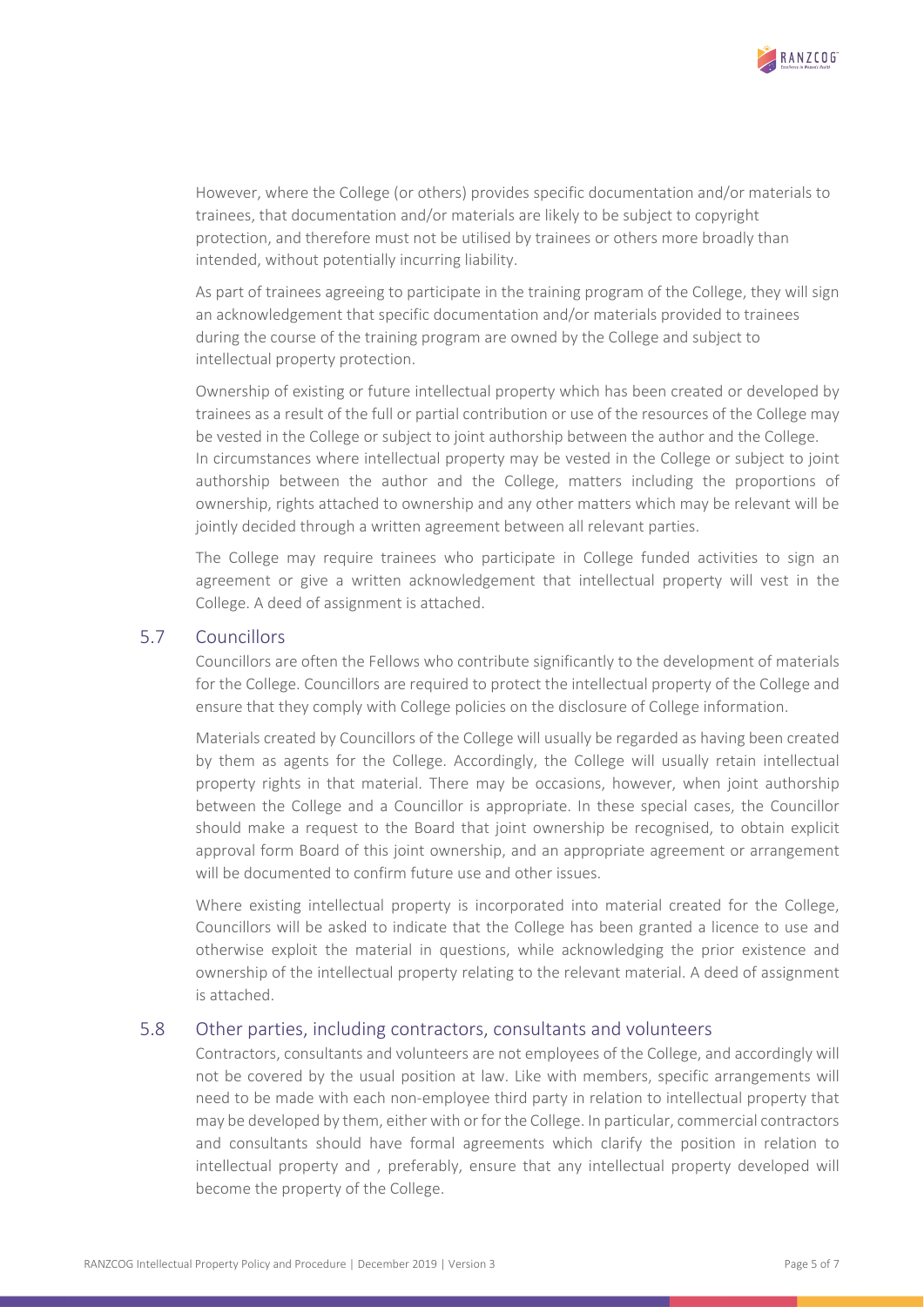

# 6. Permitted dealings with intellectual property

#### 6.1 Employees, members and trainees of the College

Generally Employees, members and trainees of the College are able to deal with any intellectual property belonging to the College, save for situations where dealings are of a commercial orfinancial purposes or nature or travel beyond the meaning of 'dealing' as defined in this Policy.

Employees of the College may only communicate intellectual property to Employees, members or trainees of the College for the purposes of administration, research, review, training or teaching. All documents will carry the description '© Copyright – RANZCOG. All rights reserved' or such other notice as may be appropriate.

In some cases, it may be necessary to require those accessing intellectual property to sign a formal acknowledgment or licence agreement, such as the attached deed.

# 6.2 The College

The College may seek a right to use intellectual property, whether or not ownership is vested in the College. The College will consult with the owner of intellectual property,m and agree in writing as to the manner and extent of such licensing.

# 6.3 Use of publicly available College intellectual property

Where the College consents to intellectual property (in which it has or may have an interest) being made publicly available pursuant to the section below on 'Prohibited Dealings with Intellectual Property' of this Policy (whether by open access publishing, publications or the College's website) that intellectual property is provided for the benefit of the community. The use of the College intellectual property is encouraged, provided that the appropriate acknowledgement of the College (and any joint owner or author) is clearly made.

#### 7. Prohibited dealings with intellectual property

Unless prior written consent is given by the College, prohibited dealings with intellectual property in which the College may have an interest are generally not permitted, except in accordance with this Policy, particularly where they are dealings of a financial or commercial nature.

#### 8. Notification of dealings with intellectual property

If you believe there is an actionable claim to any intellectual property, you must ensure that appropriate records are kept so that any legal claims to the intellectual property rights can be substantiated by the College.

Should Employees, members or trainees be required to engage in dealings, other than as defined in this Policy, or dealings of a commercial or financial nature with intellectual property in which the College may have an interest, including any actions or dealings which may give rise to an actionable claim to intellectual property, then they must notify the College through the CEO as soon as practicable.

Notification must be given to the College CEO prior to dealing with any intellectual property in which the College may have an interest. Written notification must provide a full and frank disclosure of the details of the proposed dealings.

Formal agreement or acknowledgements may be required. All works provided will carry the description '© Copyright – RANZCOG. All rights reserved' or such other notice as may be appropriate.

Upon the College receiving notification, the College and the relevant parties shall discuss whether the intended dealings are permitted, and expressly agree in writing as the manner and extended to which such